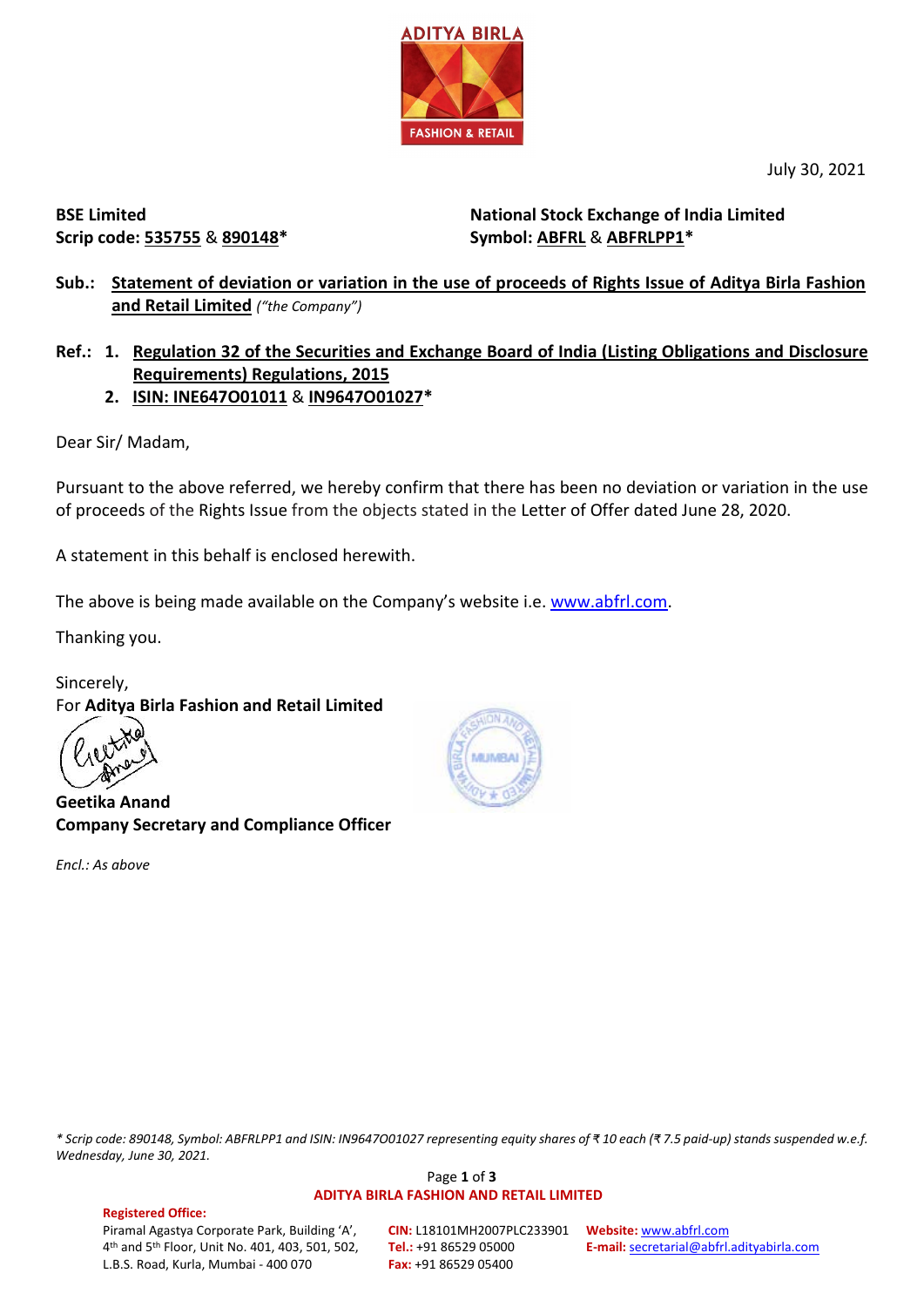

## **Statement of Deviation/Variation in utilization of funds raised**

| Name of listed entity                                        | Aditya Birla Fashion and Retail Limited |  |  |
|--------------------------------------------------------------|-----------------------------------------|--|--|
| Mode of Fund Raising                                         | <b>Rights Issue</b>                     |  |  |
| Date of Raising Funds                                        | July 28, 2020                           |  |  |
| <b>Amount Raised</b>                                         | ₹ 743.78 Crore                          |  |  |
| Report filed for Quarter ended                               | June 30, 2021                           |  |  |
| <b>Monitoring Agency</b>                                     | Applicable                              |  |  |
| Monitoring Agency Name, if applicable                        | <b>Axis Bank Limited</b>                |  |  |
| Is there a Deviation / Variation* in use of funds raised     | No.                                     |  |  |
| If yes, whether the same is pursuant to change in terms of a | Not Applicable                          |  |  |
| contractorobjects, which was approved by the shareholders    |                                         |  |  |
| If Yes, Date of shareholder Approval                         | Not Applicable                          |  |  |
| Explanation for the Deviation / Variation                    | Not Applicable                          |  |  |
| Comments of the Audit Committee after review                 | No Comments                             |  |  |
| Comments of the auditors, if any                             | No Comments                             |  |  |

*\*Deviation or variation could mean:*

*(a) Deviation in the objects or purposes for which the funds have been raised or*

*(b) Deviation in the amount of funds actually utilized as against what was originally disclosed or*

*(c) Change in terms of a contract referred to in the fund raising document i.e. prospectus, letter of offer, etc.*

### **Objects for which funds have been raised and where there has been a deviation, in the following table:**

| <b>Original Object</b>                                      | <b>Modified</b><br>Object, if | Original<br><b>Allocation</b> | <b>Modified</b><br>allocation | <b>Funds</b><br><b>Utilised</b> | Amount of<br>Deviation/                                                                  | Remarks,<br>if any |
|-------------------------------------------------------------|-------------------------------|-------------------------------|-------------------------------|---------------------------------|------------------------------------------------------------------------------------------|--------------------|
|                                                             | any                           | (₹ in Crore)                  | if any                        | (₹ in Crore)                    | <b>Variation for the</b><br>quarter<br>according to<br>applicable object<br>(₹ in Crore) |                    |
| Repayment of certain<br>of<br>borrowings<br>thel<br>Company | N.A                           | 745.00                        | N.A                           | 736.17                          | Nil                                                                                      | Refer<br>notes     |
| General<br>corporate<br>purpose                             | N.A                           | 244.26                        | N.A                           | 7.52                            |                                                                                          | below              |
| <b>Total</b>                                                |                               | 989.26                        |                               | 743.69                          |                                                                                          |                    |

Page **2** of **3 ADITYA BIRLA FASHION AND RETAIL LIMITED**

#### **Registered Office:**